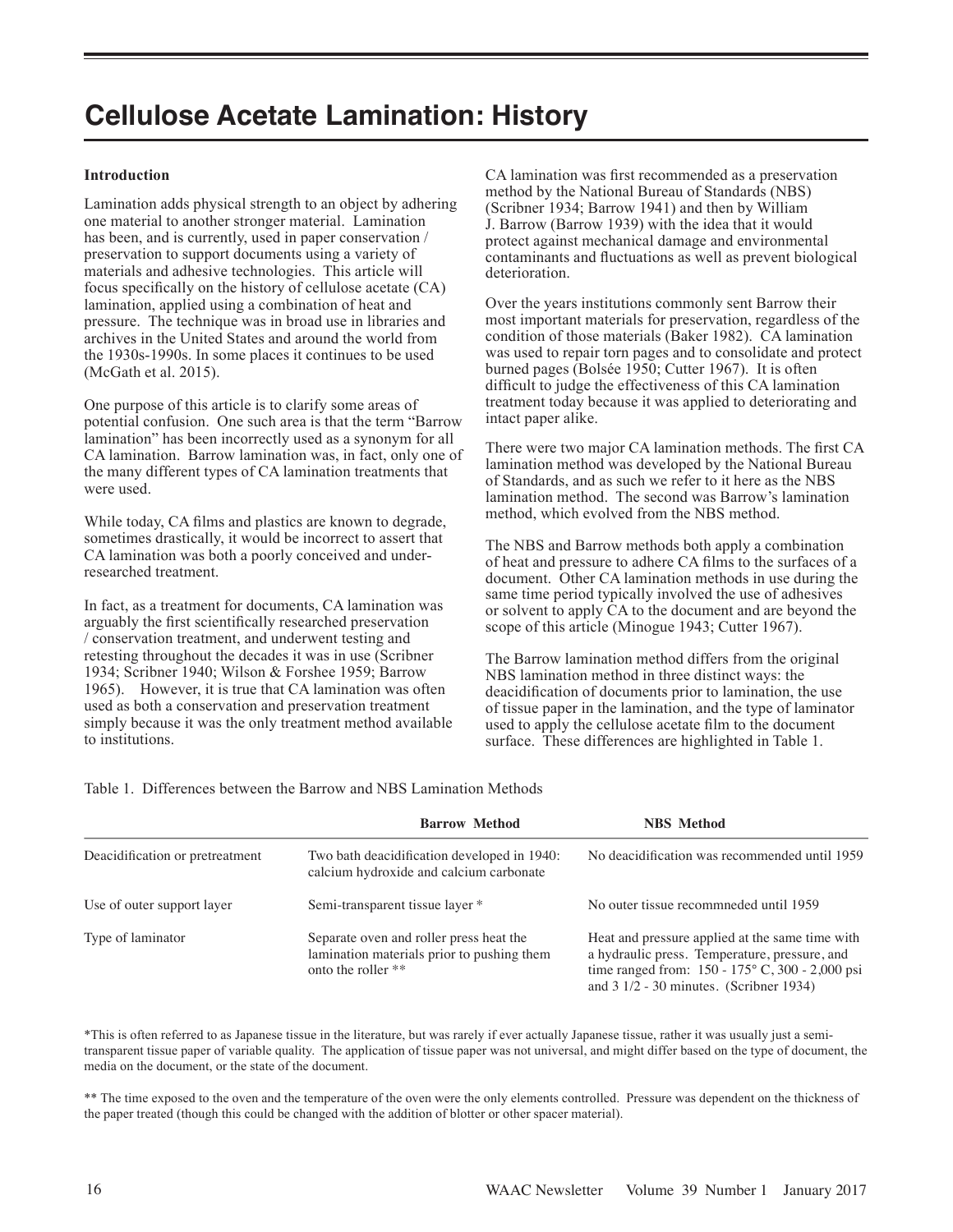# **by Molly McGath**

#### **The NBS Lamination Method**

It should be stressed that the NBS was not trying to create a preservation method to treat all archive materials with the goal of making them last forever. Their experiments were designed to address the very urgent issue of preserving newspapers in libraries for more than a few weeks.

In 1928 the NBS (today the National Institute of Standards and Technology or NIST) and the Library of Congress began researching the application of cellulosic materials: cellophane, CA, and cellulose nitrate as strengthening agents for brittle paper (Gear 1965). They found that cellophane (reconstituted cellulose) was not robust enough to be useful as a laminating substance and cellulose nitrate damaged the paper.

In 1934 the NBS published a recommendation for the use of CA film in the lamination of newspaper. The recommendation did not promise long-term preservation, but stated that "the durability of impermanent newsprint can be greatly increased by protective coatings, but it is doubtful whether any known treatment will prevent its ultimate decay" (Scribner 1934).

The NBS used a hydraulic press which applied heat and pressure to a document simultaneously. These presses were purchased and used by a number of institutions, but were relatively expensive.

Because the hydraulic press applied pressure over the entire document, it was possible to trap air between the laminate film and the paper document. The formation of bubbles was a notable drawback of this method. However it was possible to laminate multiple sheets of paper at a single time by interleaving the laminate sandwiches with blotter papers.

With the founding of the National Archives (today the National Archives and Records Administration or NARA) in 1934, there was greater pressure on NBS to find treatment methods with wide applicability to different materials and short application times, as this new institution was flooded with materials in various conditions.

In 1936, the National Archives purchased a hydraulic press for the CA lamination of brittle documents (Gear 1965) as CA lamination was found to be the only technique that the institution could depend on on for quick and reliable treatment of myriad documents (Scribner 1940). A summary of the NBS findings is shown in Table 2.

NBS recommended testing CA films for stability because of the chemical variation of CA films produced by various manufacturers with differences in the plasticizers used and in the processing and synthesis of the CA.

An accelerated aging test of 72 hours at 100°C (Scribner 1940) was used to determine stability. If films underwent little or no change in the course of this test, they were deemed suitable for use.

Notably the tests were done in "dry air" and thus did not simulate natural aging in even moderately humid environments. This is important because water is required for the hydrolysis of CA.

When CA breaks down under environmental conditions typical of most libraries, archives and museums, it does this using water from the atmosphere, hydrolyzing acetyl groups, and releasing acetic acid, a.k.a. vinegar (McGath et al. 2015). Thus, the predictive value of these accelerated aging tests is called into question because humidity factors were not considered in the early years of testing.

NBS had to address a variety of concerns in developing this new treatment. For example, in addition to stability of the treatment, NBS considered the additional volume and weight that lamination added to the documents. The increase to the thickness of the paper was minimized as the CA was forced into the pores of the paper under

| <b>NBS</b> Requirements                                                        | <b>CA</b> lamination                                                                                                                                                   |
|--------------------------------------------------------------------------------|------------------------------------------------------------------------------------------------------------------------------------------------------------------------|
| 1) The protective sheeting / adhesives used were stable.                       | a) CA is thermoplastic and could be applied to paper with a<br>combination of heat and pressure that circumvented the need for<br>adhesives in the lamination process. |
|                                                                                | b) CA films were found to be stable when tested with an accelerated<br>aging test of 72 hours at $100^{\circ}$ C (Scribner 1940).                                      |
| 2) The process was simple and low in cost.                                     | a) Lamination could be done in minutes.                                                                                                                                |
|                                                                                | b) Minimal training was required to run the machines.                                                                                                                  |
| 3) The increase in weight and thickness of the treated<br>paper was minimized. | a) Thickness was only 0.0005 inch greater than that of the newspaper<br>sheets because of compression.                                                                 |
|                                                                                | b) Weight was increased 2.5 times (Scribner 1934).                                                                                                                     |

#### Table 2. NBS 1940 findings (Scribner)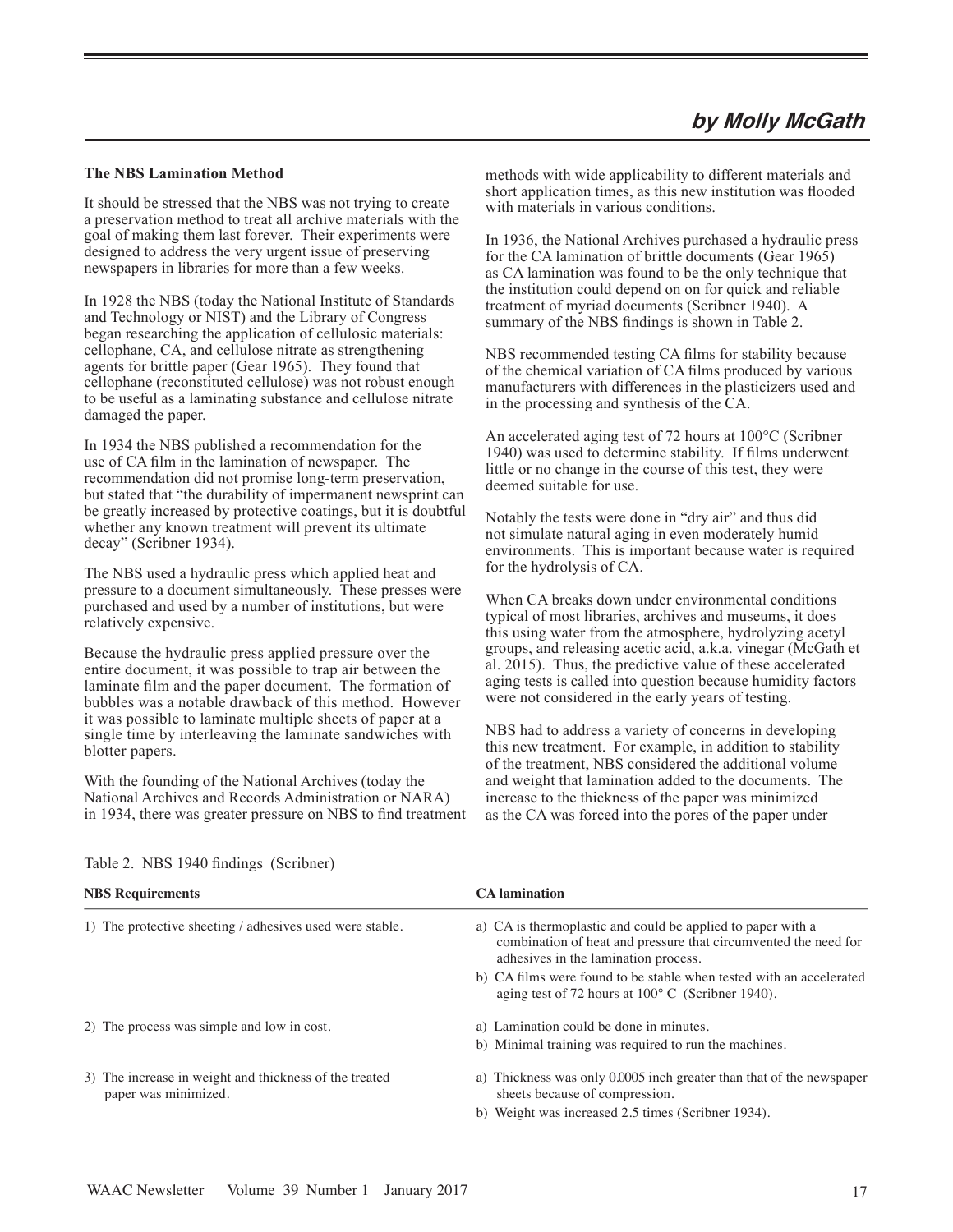# **Cellulose Acetate Lamination: History, continued**

pressure and heat (Scribner 1940). "The thickness of the combined sheets was only 0.0005 inch greater than that of the newspaper sheets because of the compression of the combination, but the weight was increased 2.5 times" (Scribner 1934).

The lead scientist on the project, Scribner, highlighted the advantageous properties of CA lamination: the transparency of CA to UV, visible, and IR lights which are all used to analyze, view or photograph documents; the sheets were "water cleanable;" lamination was resistant to the passage of deteriorative gases (pollutants); and the speed of lamination made this a quicker treatment than silking. (Scribner 1940) (Silking was a technique to support brittle documents, using thin sheets of silk that were applied to either side of a document with an adhesive, typically wheat starch paste.)

Lamination treatment was evaluated by the NBS at its inception and continued to undergo testing and evaluation over the period of its use. From July 1, 1954 to June 30, 1957 the Paper Section of the NBS re-evaluated lamination and its effects on the preservation of documents. There were concerns over whether lamination was safe for the document, whether certain CA film compositions were better than others, whether lamination increased deterioration of the paper treated, and whether other variables such as the use of an outer layer of tissue or press type impacted the results.

The NBS recommended: a) specific quality specifications for CA composition, b) that alkaline pretreatment of documents (as Barrow advocated) was necessary when the paper to be laminated contained acid (especially if the lamination was done using high temperature), c) that the addition of tissue to the lamination increased the strength of the laminate, d) that the lamination showed little impact on the paper if the paper was neutral or alkaline, e) that either the flat bed or cylindrical press might be used for lamination, and f) newer non-CA plastic films might be used in lamination but future tests were needed to look at delamination, adhesion, and aging qualities (Wilson & Forshee 1959). Institutions using the NBS original method varied in their response to these recommendations.

#### **The Barrow Method**

William J. Barrow, a major propagator of lamination as a treatment for paper, began to treat and research decaying paper in 1932 when he founded the Barrow Restoration Laboratory at the State Library of Virginia (Roggia 1999). Barrow worked with leading preservation and conservation organizations in the District of Columbia, and transferred his knowledge and work to numerous state archives, historical societies, and libraries both in the US and abroad throughout his career (Roggia 1999; Church 2005).

From the NBS's earliest uses of lamination Barrow was interested in its effects on documents and the potential

of lamination to improve the longevity of paper and materials within archive and library collections. In early correspondence about lamination, Barrow was concerned with how lamination might be used to prevent mold or other biologically induced deterioration, in addition to lending strength to fragile paper.

Barrow began to laminate documents in 1937, when he invented his roller-press laminator which was built by the engineers of the Mariners' Museum in Newport News, VA. He sold his roller-press laminators to institutions around the world, and other companies emulated his model. While Barrow built his conservation/preservation business at the State Library of Virginia, he also started the Barrow Research Laboratory at the Virginia State Historical Society. From the invention of his laminator until his death in 1967 Barrow's lamination method was adopted by many institutions around the world. His business was perpetuated after his death by his family and colleagues, until it was closed in the early 1990s (Roggia 1999).

#### **Deacidification**

Barrow developed a two bath deacidification treatment in 1940 to address the issue of acidic paper. Barrow tied the loss of strength in paper to the introduction of acidic alum sizing and use of cheaper and shorter paper fibers in paper manufacture (Gwinn 1981). While not the first person to tie the issues of acidity to paper deterioration, Barrow was a leader in making the information public.

Barrow showed that if the pH of the paper was below 6.0 the acid content would continue to increase. While if the paper's pH was between 6.5 and 7.5, it was "nonacidic" and would be stable (Anon 1966). While the NBS advocated lamination as a process that might prevent paper from decaying, the act of lamination was solely a mechanical treatment and acidic paper would continue to deteriorate chemically after lamination (Anon 1966). Thus, Barrow regarded deacidification as a necessary step prior to lamination if the pH of the paper was less than neutral (Barrow 1965).

By 1946, Barrow's pre-lamination treatment with calcium hydroxide and then calcium bicarbonate was widely known, but was not in general use (Evans 1946). One of the previous advantages of CA lamination was its quick turnover time, but Barrow's deacidification pretreatment added significantly to the total treatment time of a document, which was considered a serious disdvantage.

Barrow acknowledged that in evaluating the stability of the laminate, one should consider how the pH of the CA film in combination with plasticizer loss impacted folding endurance. In his 1965 article he postulated that documents that were laminated but not deacidified prior to lamination might lose as much as half of their original folding-endurance strength (Barrow 1965). Barrow goes on to state that a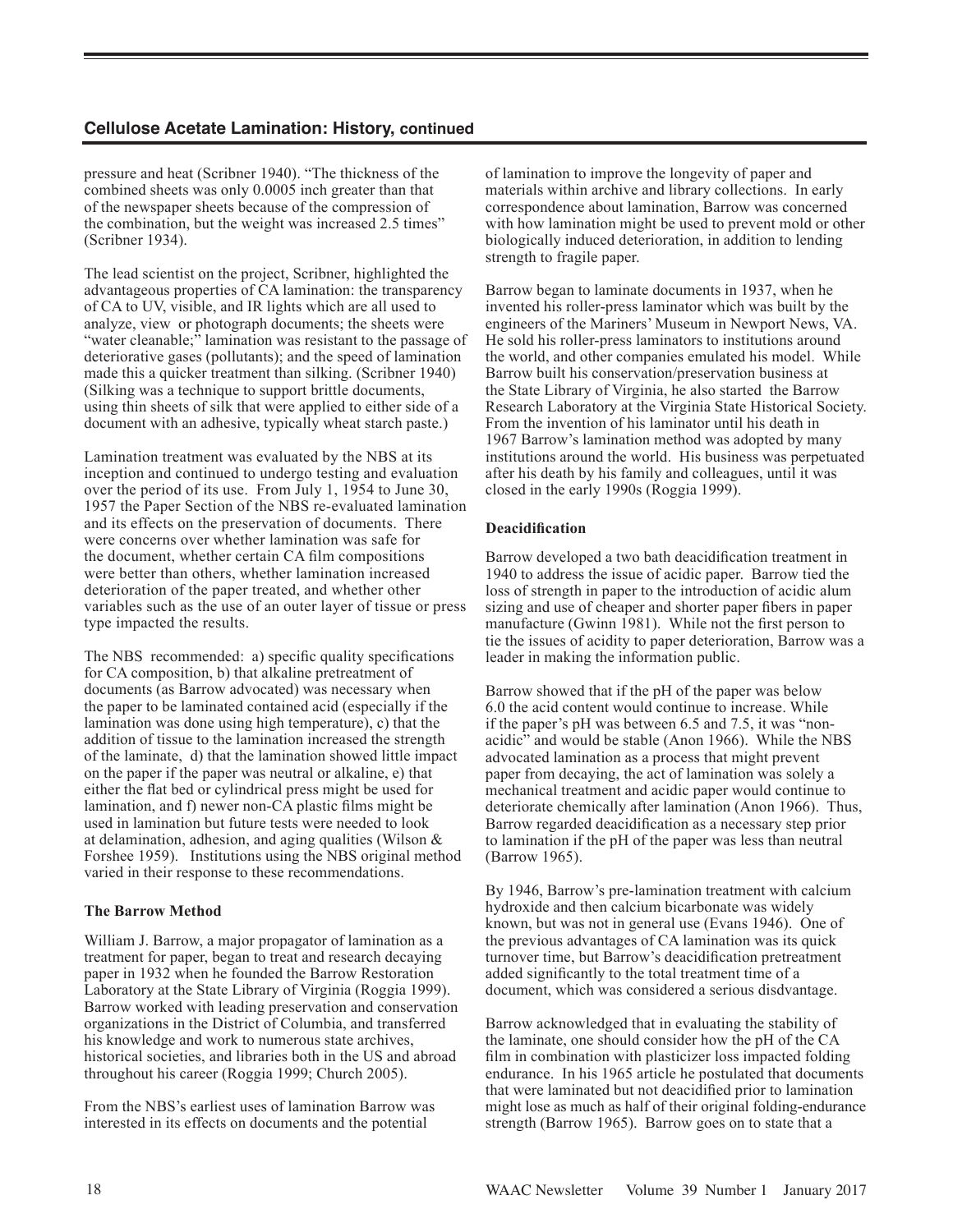## **Cellulose Acetate Lamination: History, continued**

much slower rate of deterioration was associated with those documents that were deacidified prior to lamination than those laminated without deacidification. After further improvements were made to the lamination process in the mid 1940s he predicted a very slow rate of deterioration for papers that were deacidified.

#### **Tissue**

Almost from the inception of the Barrow lamination method, Barrow advocated for the use of "a strong, well purified cellulose fiber tissue" paper as the most external layer of the laminate to increase its tear resistance and produce a matte surface (Barrow & Carlton 1968). While the outer tissue paper was commonly referred to as Japanese tissue, what was used was often a semi-transparent tissue of variable quality.

Not all documents or document types were treated in the same way in the Barrow Lamination process. In some cases, such as for burned or darkened documents, tissue paper was not included as the external layer of the laminate. The use of tissue paper could obscure the media on the documents as was seen in the Belgium General State Archives where Barrow consulted on the lamination of documents that had fire-damage. In that case the documents laminated with tissue paper were delaminated using acetone baths and re-laminated without tissue paper (Bolsée 1950).

For documents where only one face held information or media (as with many maps) Barrow's lab used a layer of muslin to strengthen the backside of the laminate. However, many institutions did not include tissue paper in their lamination treatments, following the original NBS methods.

#### **Laminator**

Barrow invented the roller laminator in 1937 while at the Mariners' Museum, whose engineers built the first model (Roggia 1999). This invention started his lamination business (Marwick 1964).

The roller laminator was less expensive to purchase and use than the hydraulic press used in the NBS study. It was an improvement over the hydraulic press because it reduced the formation of bubbles in the laminate, distributing the pressure more evenly over the document. It also sealed edges more securely and relied on air cooling rather than artificial cooling (Barrow 1939).

The roller laminator was limited in the size of the documents that could fit through the laminator. This meant that oversized materials, like maps, were cut into sections prior to lamination to fit through the laminator. (This limitation would also apply to a hydraulic laminator depending on the size of the hydraulic press.)

#### **CA Lamination Films**

By 1940, there were already different CA films available from a variety of vendors, however specific vendors were not mentioned in the NBS report (Scribner 1940). While it is not known which films were used by all institutions, the histories of NARA and Barrow's research laboratory may provide some guidance to the procedures and materials used. NARA and Barrow were leaders in the study and use of lamination, so understanding the trends in what they were using can shed light on what was considered the "gold standard" by other institutions.

Protectoid was the brand of film that was used at NARA when they began lamination in 1936-37 until 1941 when they started to use DuPont's  $88CA_48$  and then switched to the Celanese Corporation of America's P-911 in 1957 (Gear 1965). Barrow's account books show that his shop bought CA film from both Celluloid Corp and DuPont in 1941, but by 1942 was only buying from DuPont (unpublished notes). His records seem to indicate that the Barrow shop continued to use and recommend the use of the DuPont CA film until it was discontinued in 1971(unpublished notes; Barrow 1953).

At that time an Eastman Kodak CA film was found to be suitable for lamination by Barrow's Research Laboratory (unpublished notes) and appears to have been used until the Barrow Restoration Laboratory closed in the early 1990s. The exact composition of these films is unknown to the author at this time, as little information on the compositions is available in the literature, and the compositions from individual manufacturers may have changed over time.

#### **CA Lamination Deterioration**

Barrow responded to observed deterioration in early laminate films, conducting and publishing research on early laminates. He highlights in his 1965 paper that CA films purchased between 1938-1941 (independently identified as coming from Celluloid according to Barrow's account records) were more acidic than desirable and released an acetic acid odor (Barrow 1965). He believed that this was a result of the cleavage of acetate groups due to residual sulfuric acid from the manufacture of the original CA.

In 1965, he published a paper that looked at the stability of documents that had been treated in the first years of lamination. In this paper, he stated that thousands of deteriorated documents were restored by deacidification and lamination by his shop in the period from 1938-1965. He continued that he had not seen in that time evidence of any deacidified and laminated document becoming more brittle due to deterioration. Barrow tested "reclaimed film" for acid, two samples for each year from 1938-1956, and showed that the films he used after 1941 (Dupont's films) were "relatively free of acid." He proposed that the introduction of magnesium acetate to the film by the manufacturers eliminated the acidic condition.